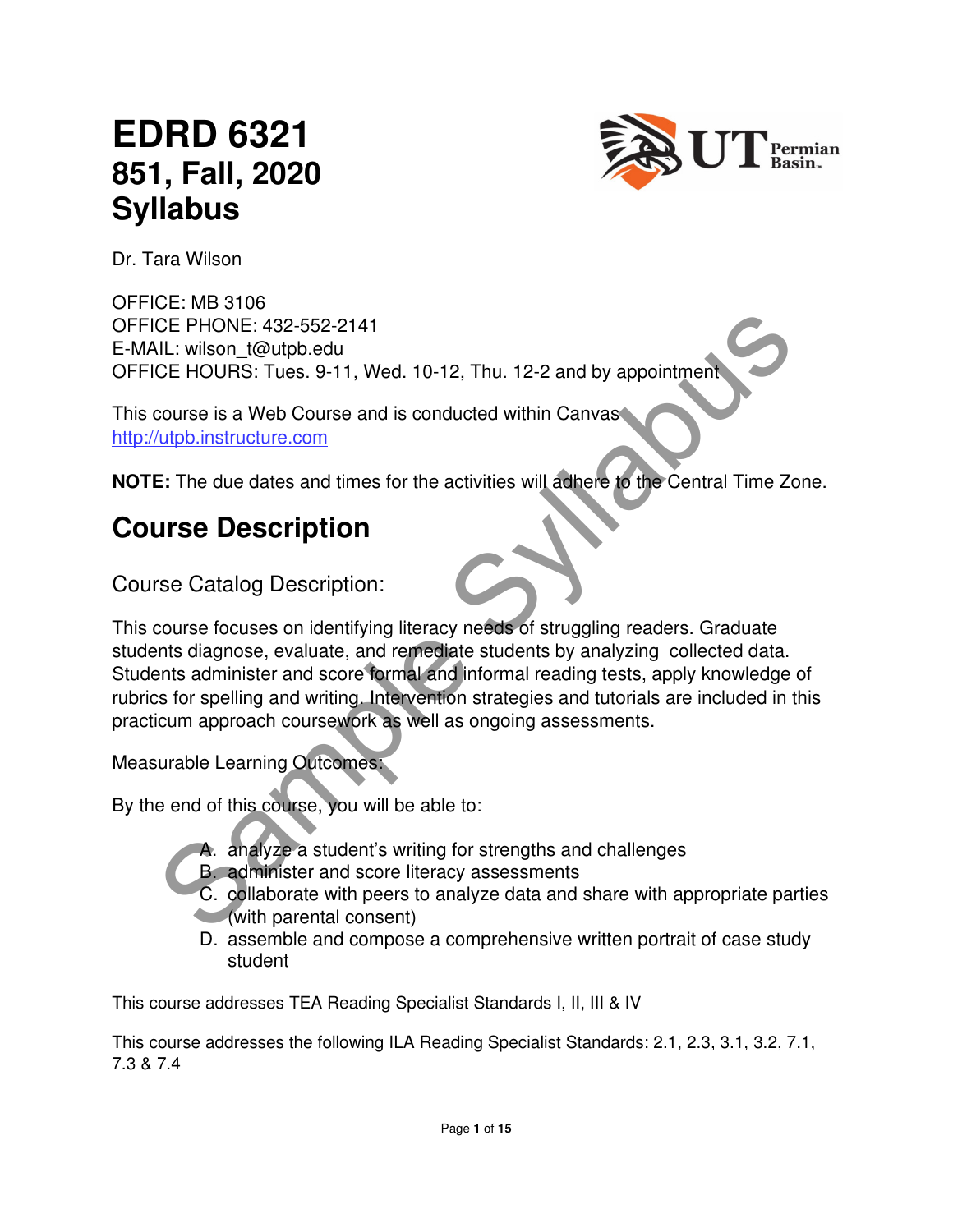Prerequisites:

No course prerequisites exist; however, admission to Graduate Studies or having been granted an exception by Graduate Studies is required.

## **Materials**

Required Materials: \*The E-versions are NOT recommended.

Gillet, Jean Wallace and Temple, Charles (2016). Understanding Reading Problems: Assessment and Instruction. (9<sup>th</sup> ed.) NY: Pearson. ISBN 978-0134228440

Wilson, T. (2019). Making sense of literacy assessments: A running records workbook. Dubuque, IA: Kendall-Hunt. ISBN: 978-1524983215

Woods, Mary Lynn and Moe, Alden J. (2015). Analytical Reading Inventory. (10th ed.) Upper Saddle River, NJ: Merrill Prentice Hall. ISBN 978-0133441543

\*You will also need a TK 20 account.

# **Important Academic Dates**

UTPB Academic Calendar

# **Course Overview**

## **Case Study: (CAEP ASSIGNMEMT) \*Must be uploaded to TK20 (All objectives) (TEA I, II, III & IV) (ILA 2.1, 2.3, 3.1, 7.1 & 7.3)**

ired Materials: "The E-versions are NOT recommended.<br>
1. Jean Wallace and Temple, Charles (2016). Understanding Reading Problems:<br>
1. The Cost of Temple Sylvabuse (9116). NY: Pearson. ISBN 978-0134228440<br>
1. The Cost of Ma This practicum project focuses on developing a case study by administering assessments to one student, in second grade or above, over the semester. The case study evolves as an academic portrait of a student and includes a portfolio of information compiled over the length of a semester. The purpose of the study is to analyze the case student's literacy development in areas of reading, writing, and spelling ability using multiple sources such as those listed below. Time spent with the student involves formal and informal assessments. Requiring a total of 55 hours of 1:1 time, this may include spent scoring the assessments and interpreting the data, and planning for tutoring sessions. Time MUST be logged.

Work for this study will occur with parental permission and occur outside the student's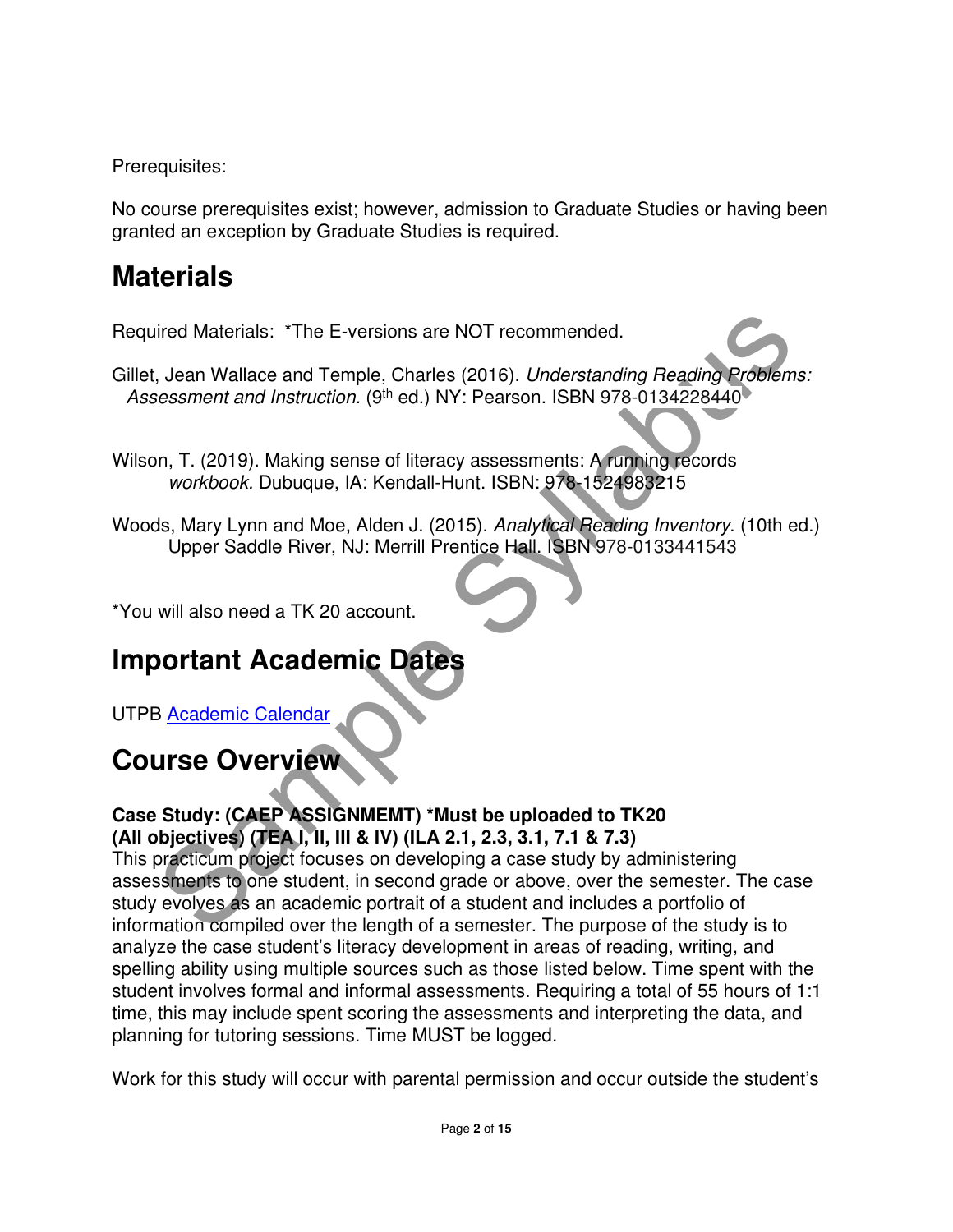regular academic class time. Tutorials before and /or after school are suggestions for remedial work and testing that does not fit into the regular class day activities.

Candidates will be monitored throughout the study by means of three personal conferences (pre-, during & after) with the professor. To protect privacy, information from the case study will be shared with the administrator and /or classroom teacher only if permission is granted by parent. (See permission letter).

What skills regarding how to build a case study or effective reading and literacy interventions you have learned from constructing the case study will be shared in a professional focus group such as grade level meeting, with administrators, or in a conference presentation as a portion of your ability to conduct staff development. Examples might be a poster session or a Power Point presentation. In addition, provide a method for feedback from your colleagues on your professional development/sharing.

**When handing in this assignment**: To protect privacy, all identifiers must be removed from the case study, i.e. names and school. If I can tell who the student is, points will be deducted- so proofread your work before you hand it in.

#### **Components of the case study include:**

- Parent permission slip with names removed (no points) You save the original but mark out the one that is submitted.
- Administrator of campus or parent sign off on case study (no points)
- sional focus group such as grade level meeting, with administrators, or in a<br>terence presentation as a portion of your ability to conduct staff development<br>phes might be a poster session or a Power Point presentation. In a • **Paper Anecdotal records:** will be kept in a notebook and dated each time you work with your student. This document is also known as field notes and for this class use the following format: Divide a piece of paper in half lengthwise. Label the first column as Observation. (In this column you note only what you see the student doing). The right-hand column is labeled Anecdotal (in this column you note what the student says i.e. comments). On the left backside of the paper label the column: reflections (Here you note your interpretation of what you think is happening with the student). Also, record the time. As a preface to this notebook, describe the student using general information from the parent or guardian, or the student's teacher (if you have permission to contact them). This information will serve as an introduction for your final report.

**OR** 

• **Digital Anecdotal records:** will be kept in a computer file and dated each time you work with your student. Use the same format as the paper one. (worth 40 points)

• **Three running records** with MSV (beg, mid, end): Students will prepare and administer oral reading patterns of their case study student. It must be keyed by either using the Woods and Moe text or Wilson. Selections in ARI supplement Form C are suitable for the purpose of this assignment as well as Section 3 in the Wilson book. (worth 15 points each)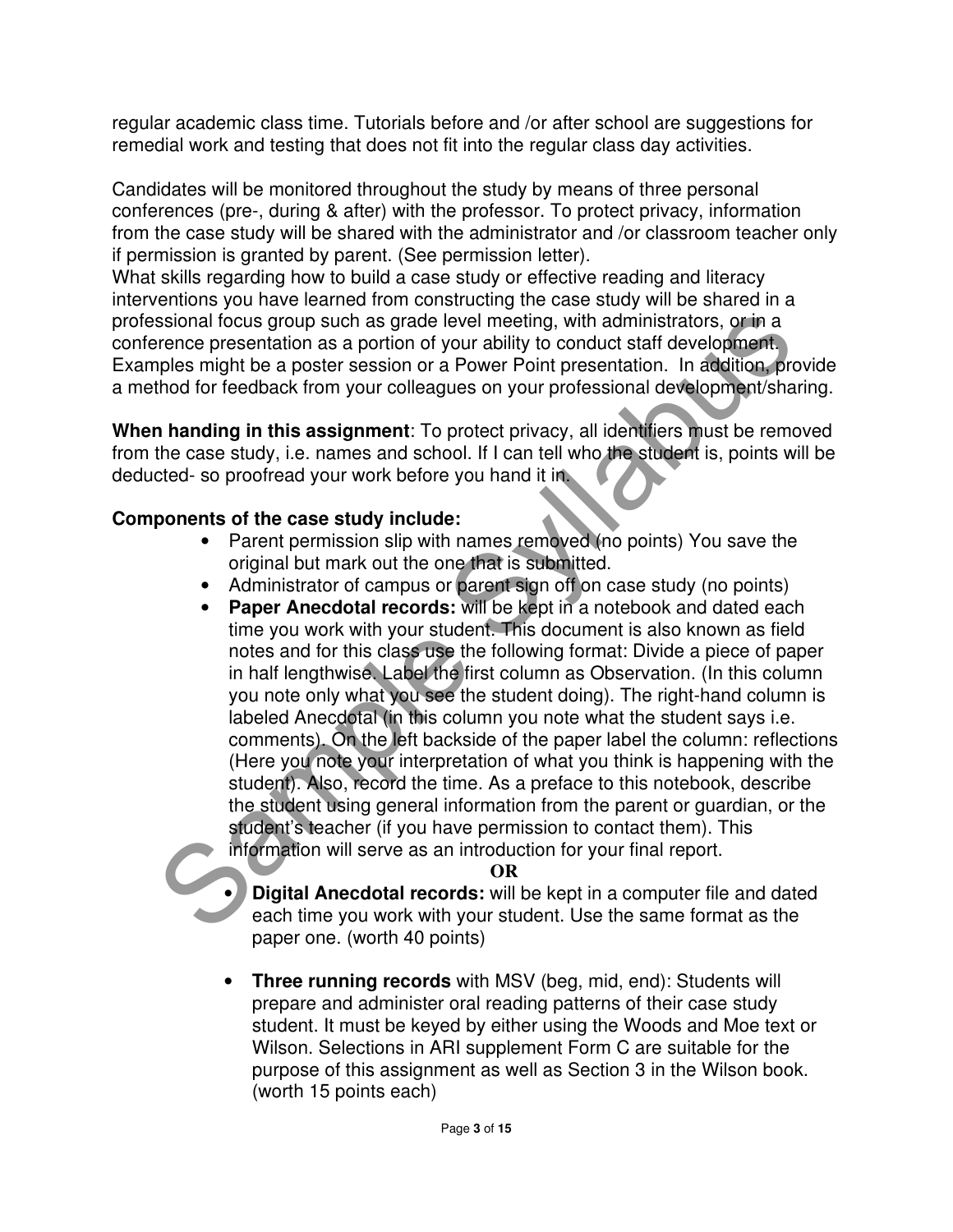- **Two Analytical Reading Inventories** will be administered at the beginning of the semester as a baseline for interventions and then at the end of the semester to analyze growth of the case study student. Administering and interpreting the ARI is the main focus of this course. Forms and directions are contained in the Woods and Moe texts. At the end of each ARI you will write a summary essay of your interpretation of your findings. These two essays will serve to help you write your Final Analysis Essay. (worth 50 points each)
- Spelling Analysis: (See p.287-289 of GT text) Students will assess<br>the case study student's spelling ability using the materials containe<br>in the course it to from the EDRD 6320 Vocabulary and Spelling<br>course if they have • **Spelling Analysis**: (See p.287-289 of GT text) Students will assess the case study student's spelling ability using the materials contained in the course text or from the EDRD 6320 Vocabulary and Spelling course if they have taken that course. If they have not taken that course, then they will use the information from the Reading Problems: Assessment and Instruction (GT) text. Refer to the GT text to find this information There is a relationship between reading and spelling ability. After administering a prescribed spelling test, students will study the definitions of spelling levels and identify the case study student's level and needs in the reflection of the activity. (worth 10 points)
	- **Three writing samples** (see GT text) from the case study student will be analyzed at three points in the semester: beginning, middle, and end of the semester. By analyzing how a student writes, an educator can gain insight into use of vocabulary, spelling patterns, syntax, and semantics as well as comprehension and sentence structure. There is a scoring guide in the (GT) text. (worth 10 points each)
	- **Names Test** (see GT text) allows the educator to analyze the oral reception and word decoding ability of the student being tested. This is a quick assessment, yet the information gained tells us how the student processes both familiar and unfamiliar word patterns. (worth 10 points)

• **Final analysis report:** At the end of the semester, you will examine the data gathered from your student and write a final analysis. Your analysis will include a brief introduction of the student (see anecdotal log preface), and will contain everything that you have noted throughout the course and your suggestions for future interventions with this student. This report helps to prepare you for the type of reports that reading specialists write to document intervention plans for students. This essay counts as your final exam. (worth 50 points)

**Additional Assignments**: (Assignments 1- 4and 9) These assignments will be administered to your case study student, placed at back of the notebook and used in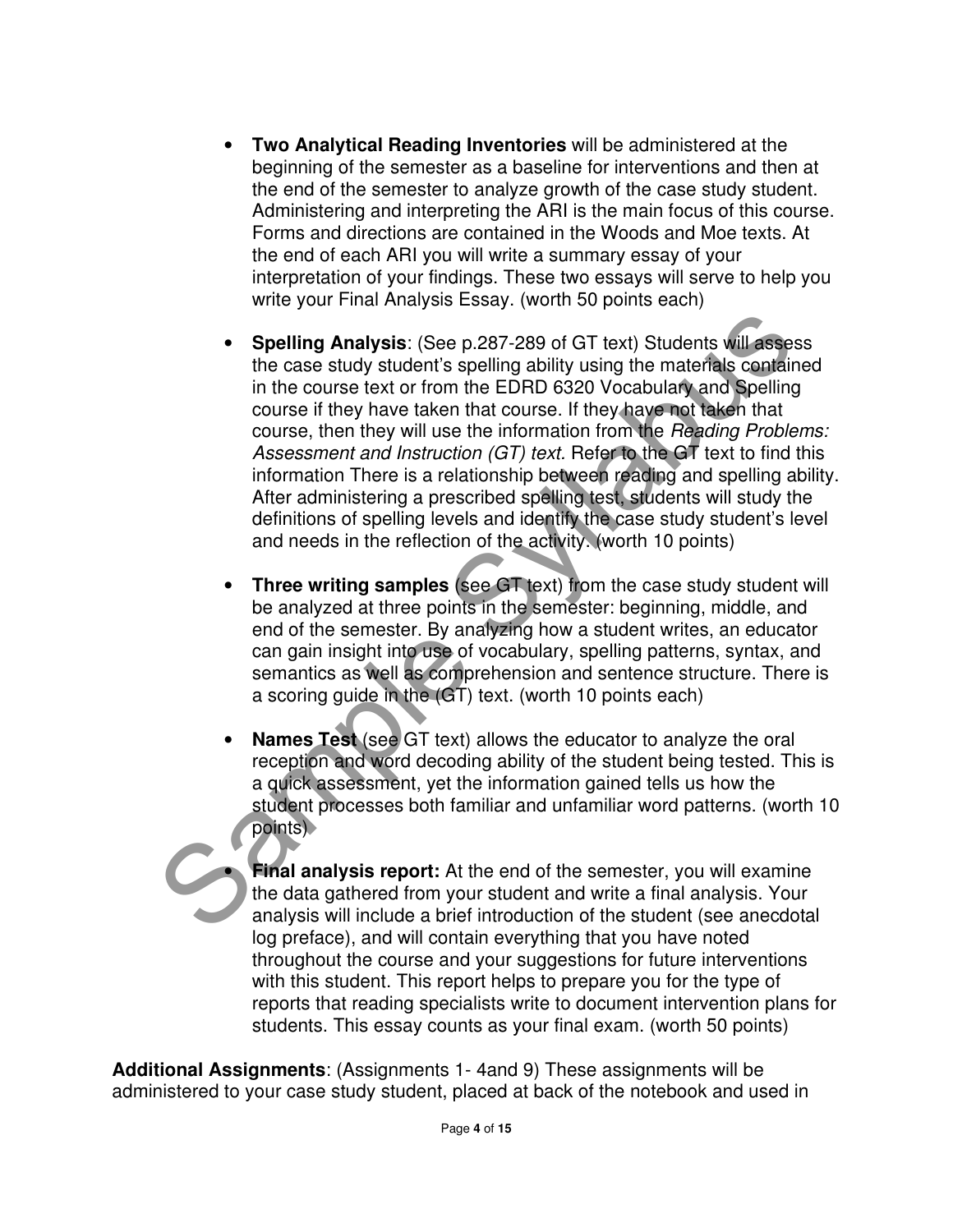conjunction with case study student:

- 1. **Seven Question Survey:** (See Woods and Moe text) to be included in your first ARI. This is a general interview with your student as an ice breaker, but it is vital interview over reading interests and personal philosophy of case study child's view on reading. It gives you information on what types of reading the child likes/dislikes. (Worth 10 pts) (objective D) (TEA II) (ILA 7.1)
- 2. **Readability level / Fry:** Determining the readability of texts is important data to consider when evaluating the level of the state adopted texts. You may discover that the readability level is higher than you expected. You will photocopy the required selections as described in the GT text and compute the three levels: independent, frustration and levels. (See GT text index) (worth 10 points) (objective B) (TEA I & II) (ILA 3.1)
- 3. **Diagnostic Cloze:** A diagnostic cloze as defined in this course is somewhat different from cloze procedures used for general comprehension checks in that it is a diagnostic procedure. It requires eliminating every 5<sup>th</sup> word and using information gained after administration to diagnose students' reading levels as related to a text. A diagnostic cloze can be administered at key points during the semester to monitor comprehension. (10 points) (objective B) (TEA I) (ILA 7.1)

that the readability level is higher than you expected. You will photocopy the<br>required selections as described in the GT lext and compute the three levels:<br>independent, frustration and levels. (See GT lext index) (worth 1 **4**. **Comprehension Think Aloud:** This strategy has been shown in research to be one of the most transferable strategies to our knowledge. You are asked to use this strategy throughout the course as you tutor your student in hopes that the student will internalize the strategy. When students learn to apply the comprehension think aloud, they learn to converse with the text which increases engagement with text, higher level thinking skills. Through this assignment, you will encourage your student to take risks and make predictions. You will also learn to address your student's culture and diverse needs. (worth 10 points) (objective B) (TEA I, II) (ILA 7.1)

**5. Standardized Test** You may take and interpret your personal scores of the Nelson-Denny reading test to experience taking, analyzing, and administering this test .As part of this assignment, you will review ethical and legal issues within the framework of standardized testing.You will study and interpret scores from a standardized reading test. This will give you practice in administering and scoring standardized and norm referenced tests commonly used in schools. In addition, you will administer the Word List tests to your case study student. These lists are leveled and composed of words in isolation. You will review ethical and legal issues within the framework of standardized testing. You will tour the Gates Maginite website and write a response to your tour. (worth 25 points) (objective B) (TEA II) (ILA 3.1)

**6. Small group data practice Discussion:** Candidates will break into small groups and analyze test results or additional data. This activity is designed to strengthen your ability to interpret data charts and graphs. You are welcome to present material to class for this purpose, but it must be offered by permission of your administrator and with all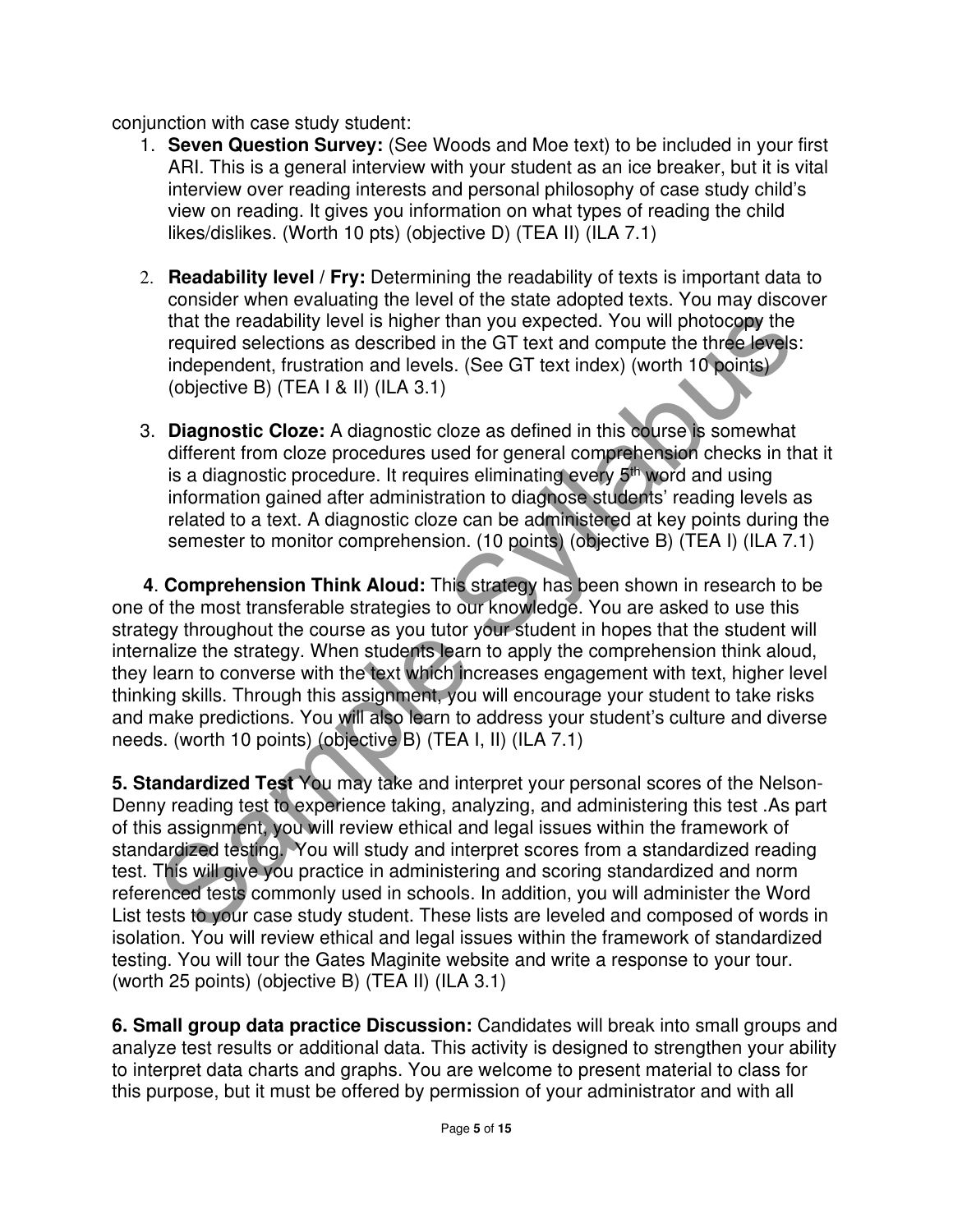identifiers removed. (worth 15 points) (objective C) (TEA II) (ILA 2.1, 2.3, 3.1, 3.2)

**7. Midterm comprehensive exam** is based on assigned readings and on the proficiencies of the Reading Specialist exam. To help prepare for the exam, you will want to keep class notes. I suggest using a double-column note format so that you can reflect on what you are learning or record questions to discuss in class. You can use this notebook to assist you during exam time as well as your textbook. (worth 50 points) .(objectives A & B) (TEA I, II, & III) (ILA 7.1)

**8.Online Discussions:** The Discussion Board will primarily be used for support in understanding course content, related topics and issues. There will be four online discussion topics for the semester. Each discussion topic is worth 5 points. (objective C) (TEA I, II & III) (ILA 2.1, 2.3 & 3.2)

the Discussions: The Discussion Board will primarily be used for support in<br>tratanding course content, related topics and issues. There will be four online<br>saion topics for the semester. Each discussion topic is worth 5 po 9. **Response to Intervention strategies**: From the tool box of research based strategies practiced in the reading program and/or from the classroom lab where the graduate student is employed, the graduate student will apply 3 additional intervention strategies in addition to Think-aloud and Diagnostic Cloze during the course of the semester to the case study child. This enables the case study child to receive a total of five intervention strategies to report. The purpose of this Response to Intervention (RTI) approach is to address academic needs of the case study child in an attempt to increase comprehension. At the end of semester, the graduate student will include information relating reasons for selecting the particular intervention strategies and the strategy lesson plan to the back of the case study materials. (worth 50 points) (objectives B & D) (TEA I & III) (ILA 2.1, 2.3 & 7.1)

In addition to the course content related topics in discussion tool there will be some non-graded interaction on some issues /general topics: Getting to Know Each Other, Technical problems/issues, General Questions related to the course content.

Grading:

| <b>Course Activity</b>     | <b>Points</b> | Percentage<br>of Total<br>Grade |
|----------------------------|---------------|---------------------------------|
| Running Records (3)        | 45            | 8%                              |
| <b>Anecdotal Records</b>   | 40            | 7%                              |
| <b>Fry Readability</b>     | 10            | 2%                              |
| <b>7 Question Survey</b>   | 10            | 2%                              |
| <b>Cloze Procedure</b>     | 10            | 2%                              |
| <b>Spelling Analysis</b>   | 10            | 2%                              |
| <b>Writing Samples (3)</b> | 30            | 6%                              |
| ARI                        | 100           | 20%                             |
| <b>Think Aloud</b>         | 10            | 2%                              |
| <b>Names Test</b>          | 10            | 2%                              |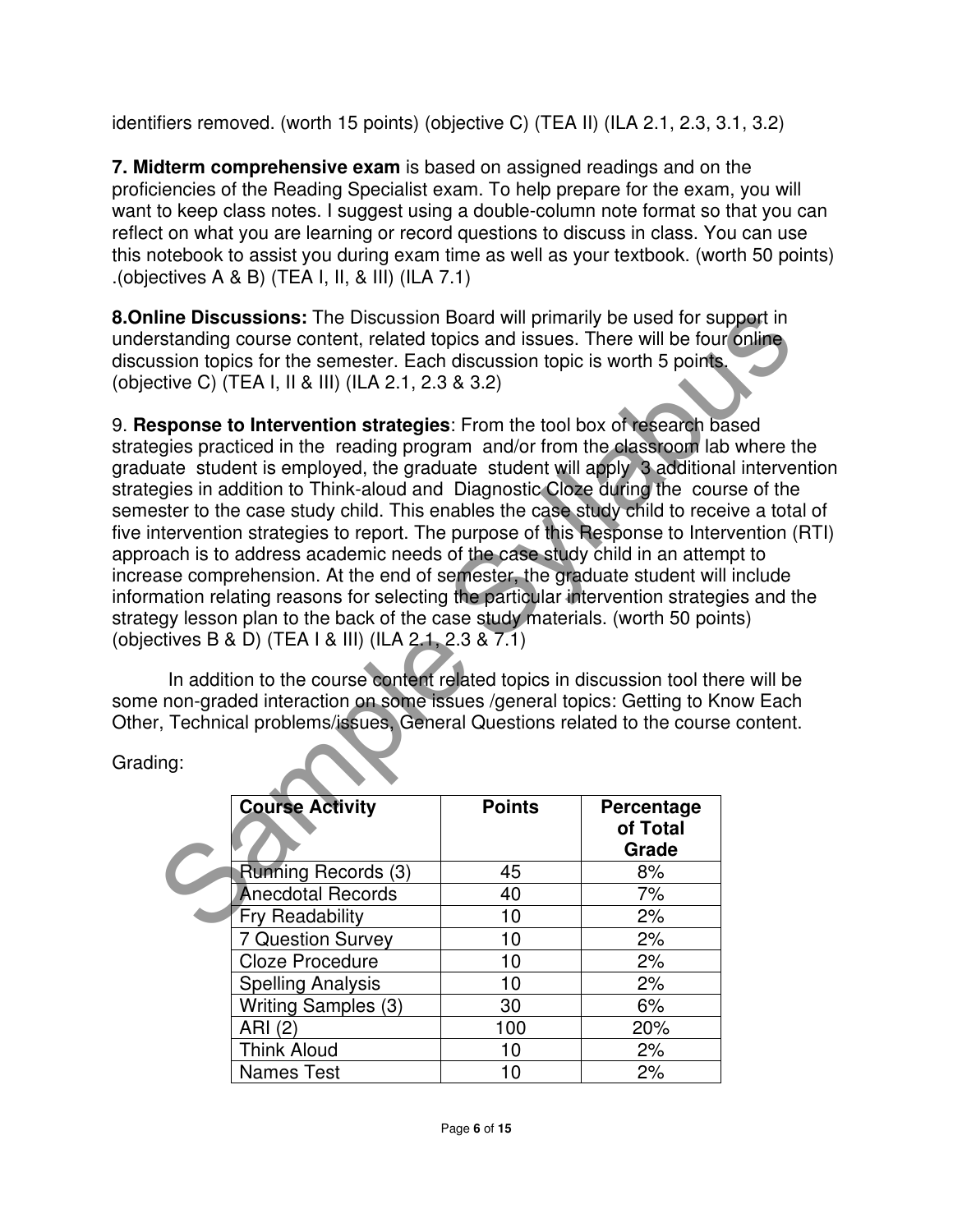| <b>Course Activity</b>               | <b>Points</b> | Percentage<br>of Total<br>Grade |
|--------------------------------------|---------------|---------------------------------|
| <b>RTI Strategies</b>                | 50            | 10%                             |
| <b>Reading Tests</b>                 | 25            | 5%                              |
| <b>Analysis of Student</b><br>Record | 25            | 5%                              |
| Data Practice                        | 15            | 3%                              |
| Discussions (4)                      | 20            | 4%                              |
| Midterm                              | 50            | 10%                             |
| <b>Final: Student Profile</b>        | 50            | 10%                             |
|                                      |               |                                 |
| Total                                | 500           | 100%                            |

Grading Scale:

|            | Midterm                                                                                                                                                                                                                                                                                                                                                                                                | 50  | 10%                 |  |
|------------|--------------------------------------------------------------------------------------------------------------------------------------------------------------------------------------------------------------------------------------------------------------------------------------------------------------------------------------------------------------------------------------------------------|-----|---------------------|--|
|            | <b>Final: Student Profile</b>                                                                                                                                                                                                                                                                                                                                                                          | 50  | 10%                 |  |
|            |                                                                                                                                                                                                                                                                                                                                                                                                        |     |                     |  |
|            | <b>Total</b>                                                                                                                                                                                                                                                                                                                                                                                           | 500 | 100%                |  |
| ing Scale: |                                                                                                                                                                                                                                                                                                                                                                                                        |     |                     |  |
|            | <b>Grade Range</b>                                                                                                                                                                                                                                                                                                                                                                                     |     | <b>Letter Grade</b> |  |
|            | 93 and above                                                                                                                                                                                                                                                                                                                                                                                           |     | A                   |  |
|            | 85 to 92                                                                                                                                                                                                                                                                                                                                                                                               |     | B                   |  |
|            | 77 to 84                                                                                                                                                                                                                                                                                                                                                                                               |     | Ć                   |  |
|            | Below 77                                                                                                                                                                                                                                                                                                                                                                                               |     | F                   |  |
|            |                                                                                                                                                                                                                                                                                                                                                                                                        |     |                     |  |
| ptional.   | ess otherwise stated, all materials, activities, and assessments are required and i                                                                                                                                                                                                                                                                                                                    |     |                     |  |
|            | munication, Grading & Feedback:                                                                                                                                                                                                                                                                                                                                                                        |     |                     |  |
|            | be contacted via email, canvas, during office hours and phone. I try to respond to<br>ages within 24 hours. You will receive a response in 48 hours. The turnaround time on<br>s is a week. Check Canvas often. Feedback will either be written on assignments or a<br>n Canvas. I will be engaged in the course by participating in discussions, posting weekly<br>uncements and having office hours. |     |                     |  |

\*Unless otherwise stated, all materials, activities, and assessments are required and are not optional.

Communication, Grading & Feedback:

I can be contacted via email, canvas, during office hours and phone. I try to respond to messages within 24 hours. You will receive a response in 48 hours. The turnaround time on grades is a week. Check Canvas often. Feedback will either be written on assignments or a note in Canvas. I will be engaged in the course by participating in discussions, posting weekly announcements and having office hours.

Time Management:

A student should expect to spend three hours on preparation and learning assignments for every semester credit hour. If a class is a 3-semester credit hour class, it is expected that a student should spend about 9 hours out of class on assignments in addition to 3 hours of in-class time for a total of about 12 hours per week to obtain an "A" in a class. It is important to develop a Time Management Plan to be successful.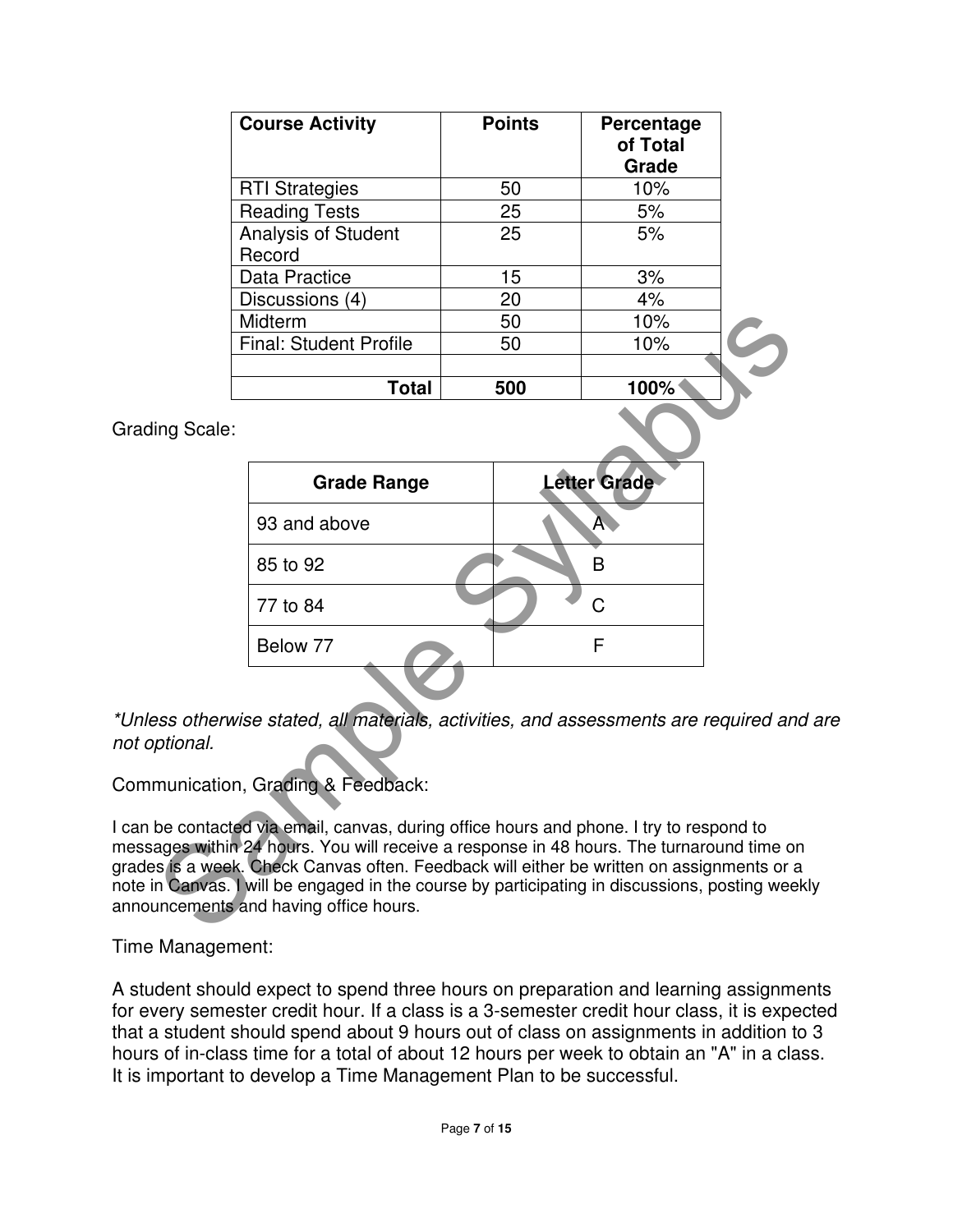## **Policies**

#### Discussion Board

Discussion Board is primarily for discussing course related topics and issues. Best practices are:

- Read all message postings in online discussion.
- Respond to the question directly
- Reply to minimum of two other student posts.
- Use a person's name in the body of your message when you reply to their message.
- Avoid postings that are limited to 'I agree' or 'great idea', etc.
- Ensure responses to questions are meaningful, reflective.
- Support statements with concepts from course readings, refer to personal experience, examples.
- Follow **Rules of Behavior (below).**

## Rules of Behavior

Reply to minimum of two other student posts.<br>
Reply to minimum of two other student posts.<br>
Use a person's name in the body of your message when you reply to their<br>
message.<br>
Avoid postings that are limited to 'I agree' or Discussion areas are public to every student in this class (including your instructor) who will see what you write. Please pay attention to the language you use and adhere to the following guidelines:

- Do not post anything too personal
- Do not use language that is inappropriate for a classroom setting or prejudicial in gender, race, or ethnicity.
- Do not use all caps in the message box unless you are emphasizing (it is considered shouting).
- Be courteous and respectful to other people on the list
- Do not overuse acronyms like you would use in text messaging. Some of the list participants may not be familiar with acronyms.
- Use line breaks and paragraphs in long responses.
- Write your full name at the end of the posting.
- Be careful with sarcasm and subtle humor; one person's joke is another person's insult.

Make-Up/Late Submission Policy

All course activities must be submitted before or on set due dates and times. Points will be deducted for any assignment turned in late. If the student is unable to abide by the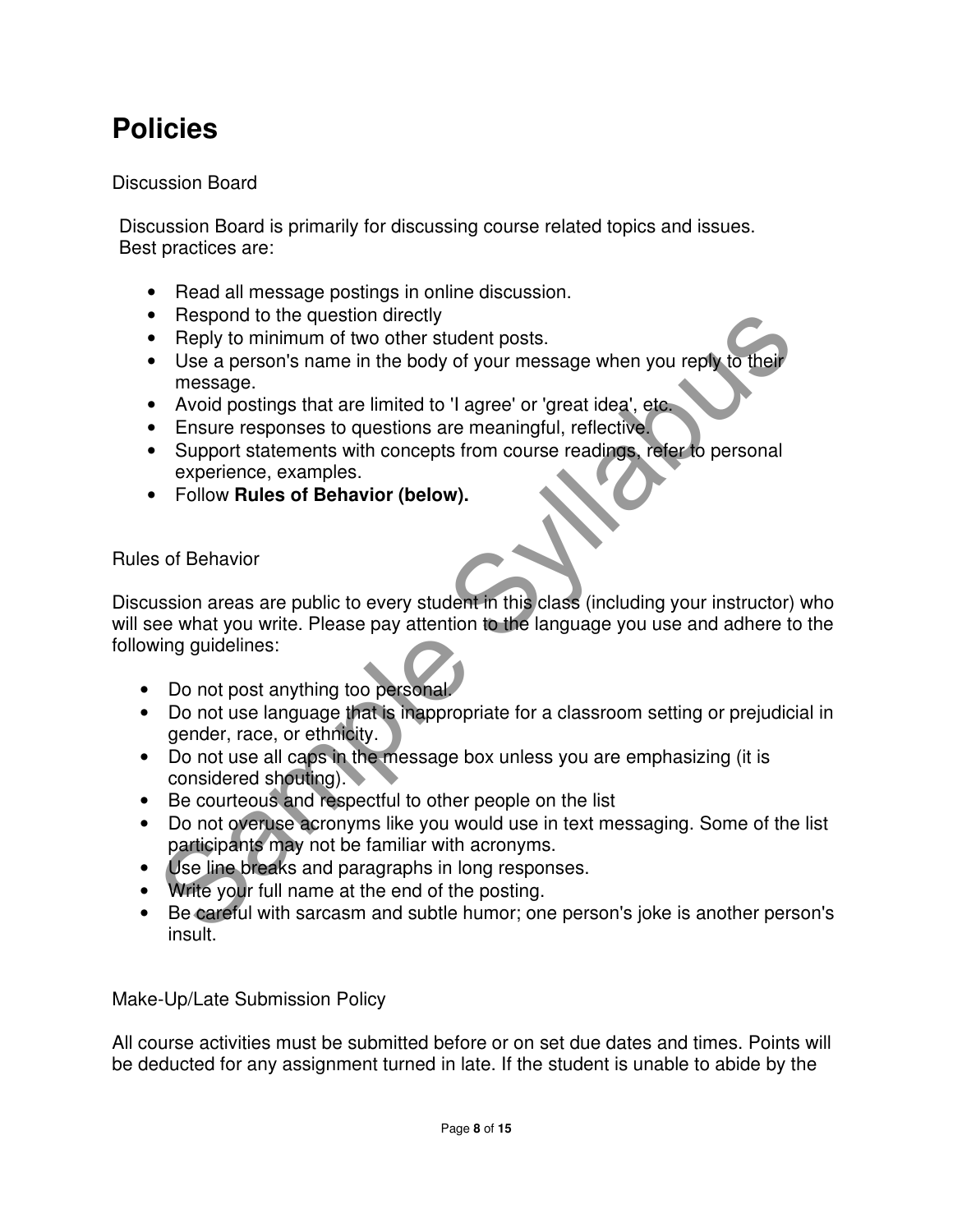due dates and times, it is their responsibility to contact the instructor immediately.

#### Academic Dishonesty/Plagiarism/Cheating

The academic community regards academic dishonesty as an extremely serious matter, with serious consequences. Any effort to gain an advantage not given to all students is dishonest whether or not the effort is successful. Any suspicion of academic dishonesty will be reported and investigated. A student who engages in scholastic dishonesty that includes, but is not limited to cheating, plagiarism, and collusion will receive an "F" for the course.

All persons involved in academic dishonesty will be disciplined in accordance with University regulations and procedures. For complete information on UTPB student conduct and discipline procedures consult the University's Handbook:Scholastic Dishonesty.

Sheet Syllabustan and contention and contention and content and accordance are sensors involved in academic dishonesty will be disciplined in accordance versity regulations and procedures. For complete information on UTPB **Academic dishonesty** includes, but is not limited to cheating, plagiarism, collusion, falsifying academic records, misrepresenting facts, the submission for credit of any work or materials that are attributable in whole or in part to another person, taking an examination for another person, any act designed to give unfair advantage to a student such as, but not limited to, submission of essentially the same written assignment for two courses without the prior permission of the instructor, or the attempt to commit such acts.

**Plagiarism** includes, but is not limited to the appropriation of, buying, receiving as a gift, or obtaining by any means material that is attributable in whole or in part to another source, including words, ideas, illustrations, structure, computer code, other expression and media, and presenting that material as one's own academic work being offered for credit.

Attendance and Class Participation

Regular and active participation is an essential, unmistakably important aspect of this online course. Students will log on a minimum of three times every seven days. All students are expected to do the work assigned, notify the instructor when emergencies arise.

#### **Tracking**

Learning management systems have tracking features. Statistics are collected that quantifies how often and when students are active in the course and provides information if the student has accessed different pages of the course.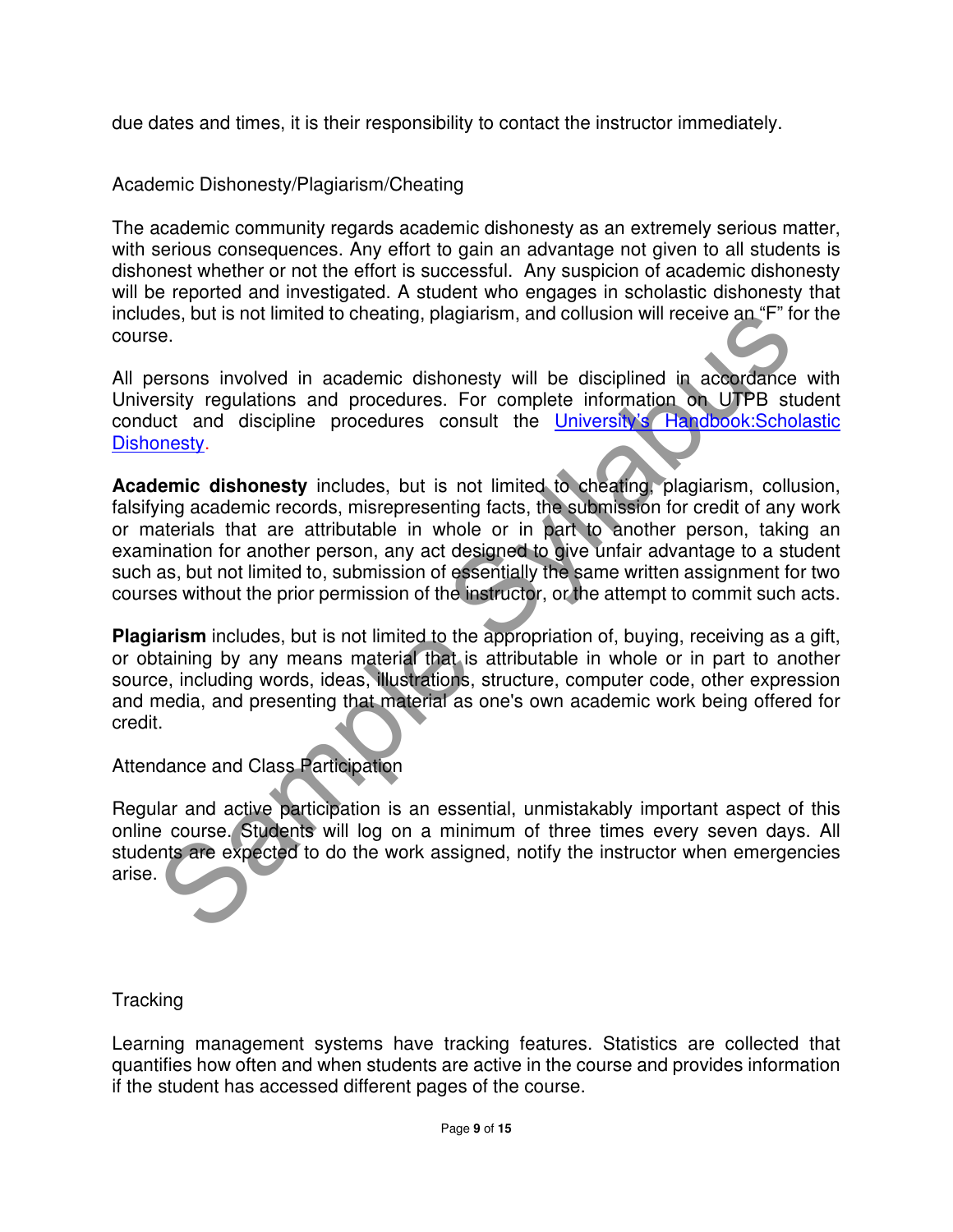#### Absenteeism

All the course activities have set dates to be completed and submitted. After the due dates the activities will not be available for the students. Not logging into an online course is considered absenteeism. Contact instructor immediately in case of emergency medical situation.

#### Course Incomplete/Withdrawal/Grade Appeal

All students are required to complete the course within the semester they are signed up. Incomplete grades for the course are rarely given and will only be considered if the student has met **all** of the following conditions:

- Completed 75% or more of the coursework,
- Earned (at the time of the Incomplete request) a B or better average on all coursework,
- Submitted a valid, documented excuse for not being able to complete the course on time, and
- Has contacted the instructor prior to the last day of regular classes (full semester/face-to-face students) or one week prior to the last week of classes (online/8 week session).

udents are required to complete the course are relay are signed<br>uplete grades for the course are rarely given and will only be considered if<br>supplete grades for the course are rarely given and will only be considered if<br>th Students must submit a written (electronic) petition for an extension and sign a contract that lists the remaining coursework to be completed and due dates. If the assignments and activities identified in the petition are not completed by the agreed upon due date, the student's grade will revert to a "F" two semesters after the original "I" grade was submitted.

Students are advised to review the University policy on Satisfactory Academic Progress and Financial Aid Probation that may result from course withdrawals or incompletes.

Find information and dates regarding drops and withdrawals consult the University Handbook: Drops and Withdrawals and Appeal Process.

Accommodation for Students with Disabilities

**Students with Disabilities:** The University of Texas of the Permian Basin in compliance with the Americans with Disabilities Act and Section 504 of the Rehabilitation Act provides "reasonable accommodations" to students with disabilities. Any student with a disability who is requesting an accommodation for this course must provide the instructor with official documentation in the form of a letter from the ADA Officer for Students. Only those students who have officially documented a need for an accommodation will have their request honored. \*\*Adapted from UTSA ADA syllabus statement.\*\*

## **ADA Officer for Students:** Mr. Paul Leverington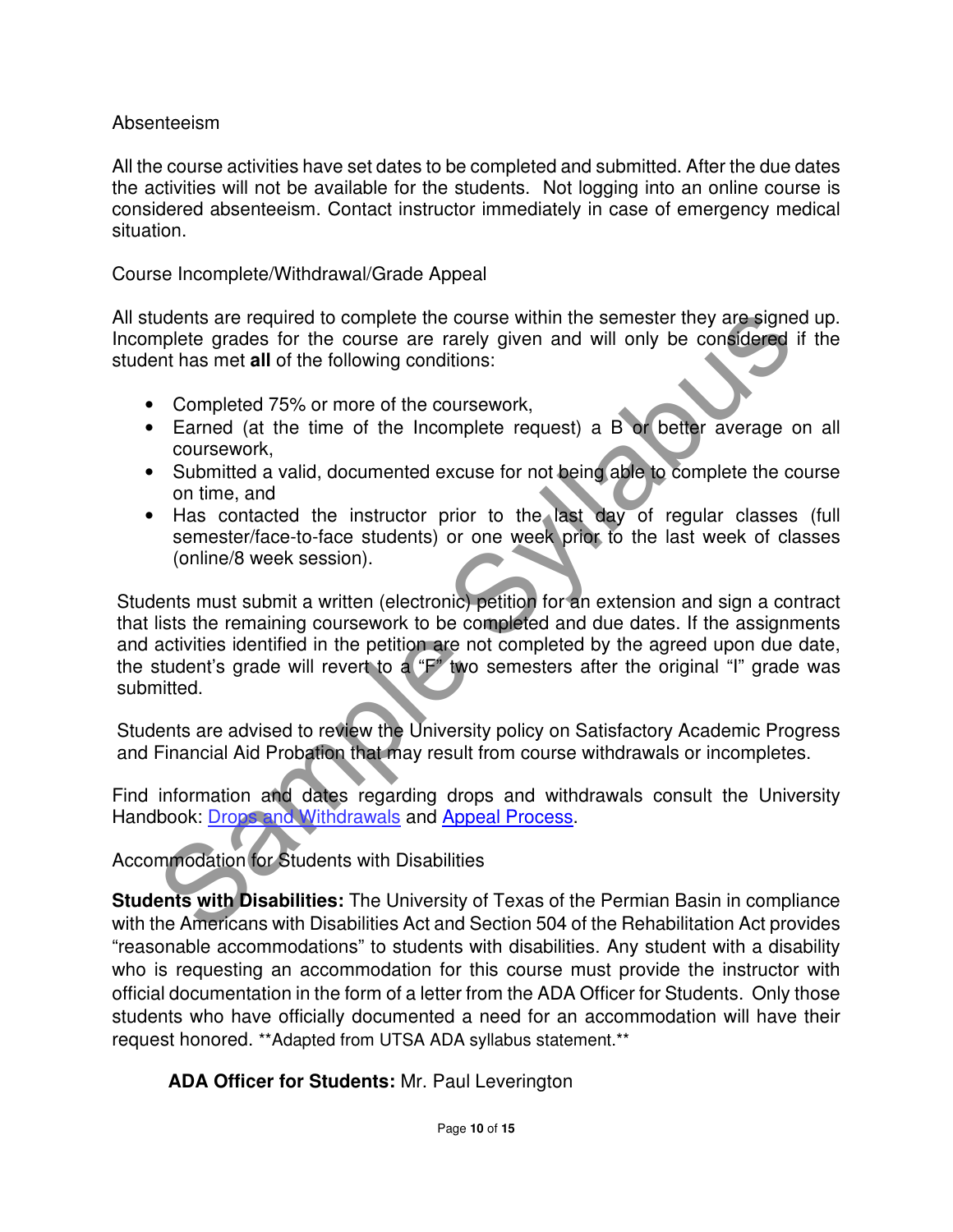**Address:** Mesa Building 4243/4901 E. University, Odessa, Texas 79762 **Voice Telephone:** 432-552-4696

**Email:** ada@utpb.edu

For the accessibility and privacy statements of external tools used within courses, go to Accessibility and Privacy Statements.

## **Computer Skills, Technical & Software Requirements**

Students can use cloud version of Word, PowerPoint and other Microsoft products through use of their UTPB Outlook 365 and UTPB email address. For more information refer to UTPB Office 365 Page.

Computer Technical Requirements See Technical Requirements.

Online Student Authentication

ents can use cloud version of Word, PowerPoint and other Microsoft products<br>gh use of their UTPB Outlook 365 and UTPB email address. For more information<br>to <u>UTPB Office 365 Page</u>.<br>Note their UTPB Outlook 365 and UTPB emai UTPB requires that each student who registers for an online course is the same student who participates in, completes, and receives credit for the course. UTPB's Distance Education Policy requires faculty members to employ at least two methods of verification to ensure student identities. To access online courses students must login to the UTPB learning management system using their unique personal identifying username and secure password. UTPB's Distance Education Policy requires at least one additional student identification method within the course that has been determined and approved by the faculty or academic program. This course satisfies the second method of student authentication by: presentation of approved photo ID\* done by assignment.

\*Approved up to date photo identifications are: passports, government issued identification, driver's licenses, military ID from DoD. Dual credit and early college high school students use school district identifications.

# **Preparation for Emergencies**

## Computer Crash

Not having a working computer or a crashed computer during the semester will NOT be considered as an acceptable reason for not completing course activities at a scheduled time. NOTE: Identify a second computer before the semester begins, that you can use when/if your personal computer crashes.

Complete Loss of Contact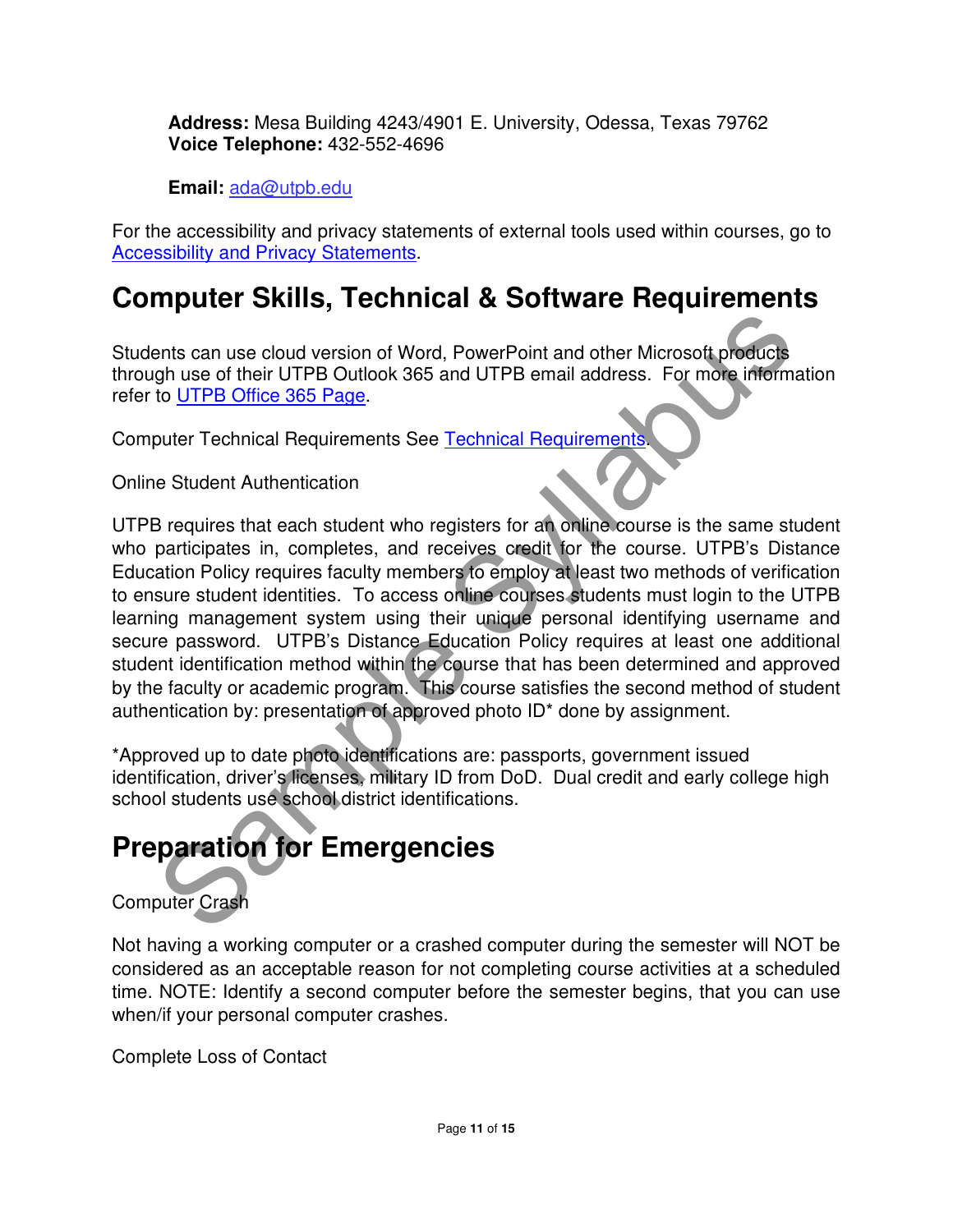If you lose contact with course connectivity completely (i.e. you cannot contact me via Canvas or email), you need to call instructor, and leave message regarding connectivity loss and contact information.

Lost/Corrupt/Missing Files

You must keep/save a copy of every project/assignment on an external drive, UTPB Outlook 365 OneDrive, or personal computer. In the event of any kind of failure (e.g. virus infection, student's own computer crashes, loss of files in cyberspace, etc.) or any contradictions/problems, you may be required to resubmit the files.

# **End-of-Course Evaluation & Instructor Evaluation**

Every student is encouraged to complete an end of course evaluation survey provided by UTPB. During the last two weeks of class, there will be an announcement in Canvas, an email, and a button in your course navigation that will take you to any available surveys.

The survey is anonymous and your responses are confidential. Your feedback is critical to us and to your instructor as we strive to improve our offerings, and our support of you, the students.

# example last two weeks of classing<br>
Sample State of the Sample State of the Sample State of the Sample State of the Sample State of the Sample Sample State of the Sample State with the Sample State with the Carrier of the SERVICE CONTACT ADA Accommodation/Support **Testing Services & Academic Accommodations Department** (432) 552-4696 Advising (432) 552-2661 UTPB Academic Advising Center Bookstore UTPB Campus Bookstore (432) 552-0220 Email, Office 365, my.utpb.edu Information Technology Financial Aid and **Scholarship** UTPB Financial Aid (432) 552-2620

## **Student Support Services**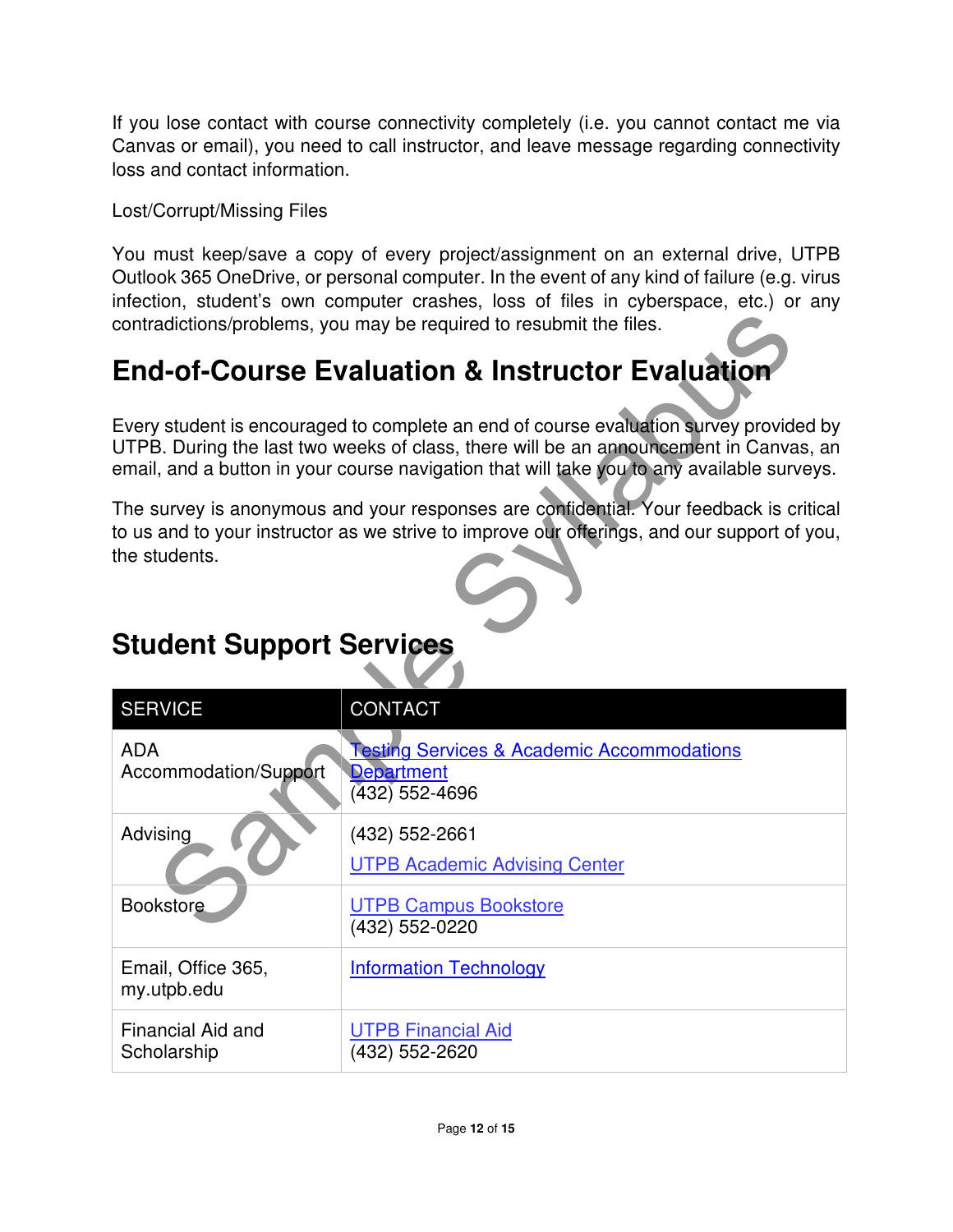| <b>SERVICE</b>                                                                                                                                                                                                                                                                                                                                                                                                                                                          | <b>CONTACT</b>                                                                                                                                                                                                  |  |
|-------------------------------------------------------------------------------------------------------------------------------------------------------------------------------------------------------------------------------------------------------------------------------------------------------------------------------------------------------------------------------------------------------------------------------------------------------------------------|-----------------------------------------------------------------------------------------------------------------------------------------------------------------------------------------------------------------|--|
| Library                                                                                                                                                                                                                                                                                                                                                                                                                                                                 | The J. Conrad Dunagan Library Online at<br>(432) 552-2370                                                                                                                                                       |  |
| Registrar                                                                                                                                                                                                                                                                                                                                                                                                                                                               | <b>UTPB Registrar</b><br>(432) 552-2635                                                                                                                                                                         |  |
| <b>Student Services</b>                                                                                                                                                                                                                                                                                                                                                                                                                                                 | <b>Student Services</b><br>(432) 552-2600                                                                                                                                                                       |  |
| <b>Technical Support</b>                                                                                                                                                                                                                                                                                                                                                                                                                                                | <b>Canvas</b><br>1-866-437-0867                                                                                                                                                                                 |  |
| <b>Tutoring &amp; Learning</b><br><b>Resources</b>                                                                                                                                                                                                                                                                                                                                                                                                                      | If you are taking courses through UTPB the following links<br>provide services: Smarthinking Online Tutoring (provides<br>tutoring services), SmarterMeasure (measures learner<br>readiness for online course). |  |
| Disclaimer & Rights<br>Information contained in this syllabus was to the best knowledge of the instructor<br>considered correct and complete when distributed for use in the beginning of the<br>semester. However, the instructor reserves the right, acting within the policies and<br>procedures of UTPB to make changes in the course content or instructional techniques<br>without notice or obligation. The students will be informed about the changes, if any. |                                                                                                                                                                                                                 |  |
| <b>Copyright Statement</b>                                                                                                                                                                                                                                                                                                                                                                                                                                              |                                                                                                                                                                                                                 |  |
| Many of the materials that are posted within UTPB courses are protected by copyright<br>law. These materials are only for the use of students enrolled in the course and only for<br>the purpose of the course. They may not be further retained or disseminated.                                                                                                                                                                                                       |                                                                                                                                                                                                                 |  |
| <b>Schedule</b>                                                                                                                                                                                                                                                                                                                                                                                                                                                         |                                                                                                                                                                                                                 |  |
| *This is a tentative schedule. The professor reserves the right to change it as they see<br>fit.                                                                                                                                                                                                                                                                                                                                                                        |                                                                                                                                                                                                                 |  |

## Disclaimer & Rights

## Copyright Statement

# **Schedule**

\*For Woods and Moe, read the parts that you need to help you with your student

| <b>DATE</b> | <b>Assignments/Activities/Topics</b>                      | <b>Due Date</b> |
|-------------|-----------------------------------------------------------|-----------------|
| 8/24        | Read over the syllabus. Familiarize yourself with Canvas. | 8/30            |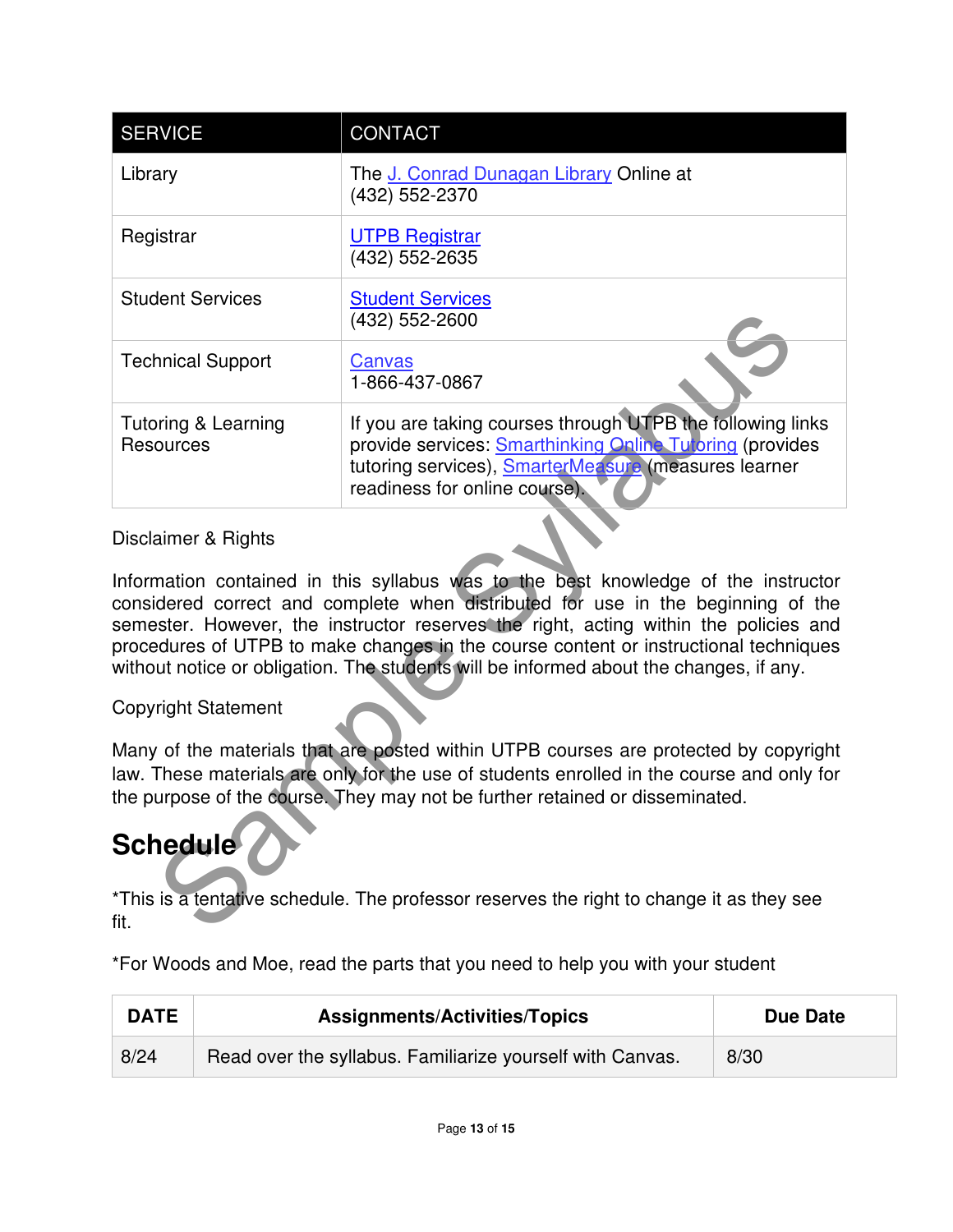| <b>DATE</b> | <b>Assignments/Activities/Topics</b>                                                                                                                                                                               | <b>Due Date</b> |
|-------------|--------------------------------------------------------------------------------------------------------------------------------------------------------------------------------------------------------------------|-----------------|
| 1           | Complete Meet and Greet Discussion                                                                                                                                                                                 |                 |
| 8/31<br>2   | Schedule a Zoom meeting<br>Read Chps 1 & 2 in Gillet & Temple<br>Find a student to work with this semester, obtain parental<br>permission<br>Conduct the 7 Questions Interview                                     | 9/6             |
| 9/7<br>3    | Read section 2 in Wilson book<br>Start anecdotal records (each time you meet with your<br>student)<br>Conduct one running record.<br>Do a Fry Readability graph.<br>Conduct a CLOZE test.                          | 9/13            |
| 9/14<br>4   | Read Chp 3 in Gillet & Temple<br>Collect 1st writing sample.                                                                                                                                                       | 9/20            |
| 9/21<br>5   | Read Chp 4 in Gillet & Temple<br>1 <sup>st</sup> Online Discussion, topic: Benefits of storytelling<br>Try out a strategy of your choice                                                                           | 9/27            |
| 9/28<br>6   | Read Chp 5 in Gillet & Temple<br>Try out a strategy of your choice<br>Administer the ARI: give the word list and determine the 3<br>levels, ask comprehension questions, write a summary<br>including a reflection | 10/4            |
| 10/5<br>7   | Schedule a Zoom meeting<br>Read Chp 6 in Gillet & Temple<br>Administer a think-aloud<br>Administer the names test (index in G&T)                                                                                   | 10/11           |
| 10/12<br>8  | 2 <sup>nd</sup> Online Discussion, topic: Use of portfolios<br>Try out a strategy of your choice<br>Collect 2 <sup>nd</sup> writing sample & score. Write a reflection.                                            | 10/18           |